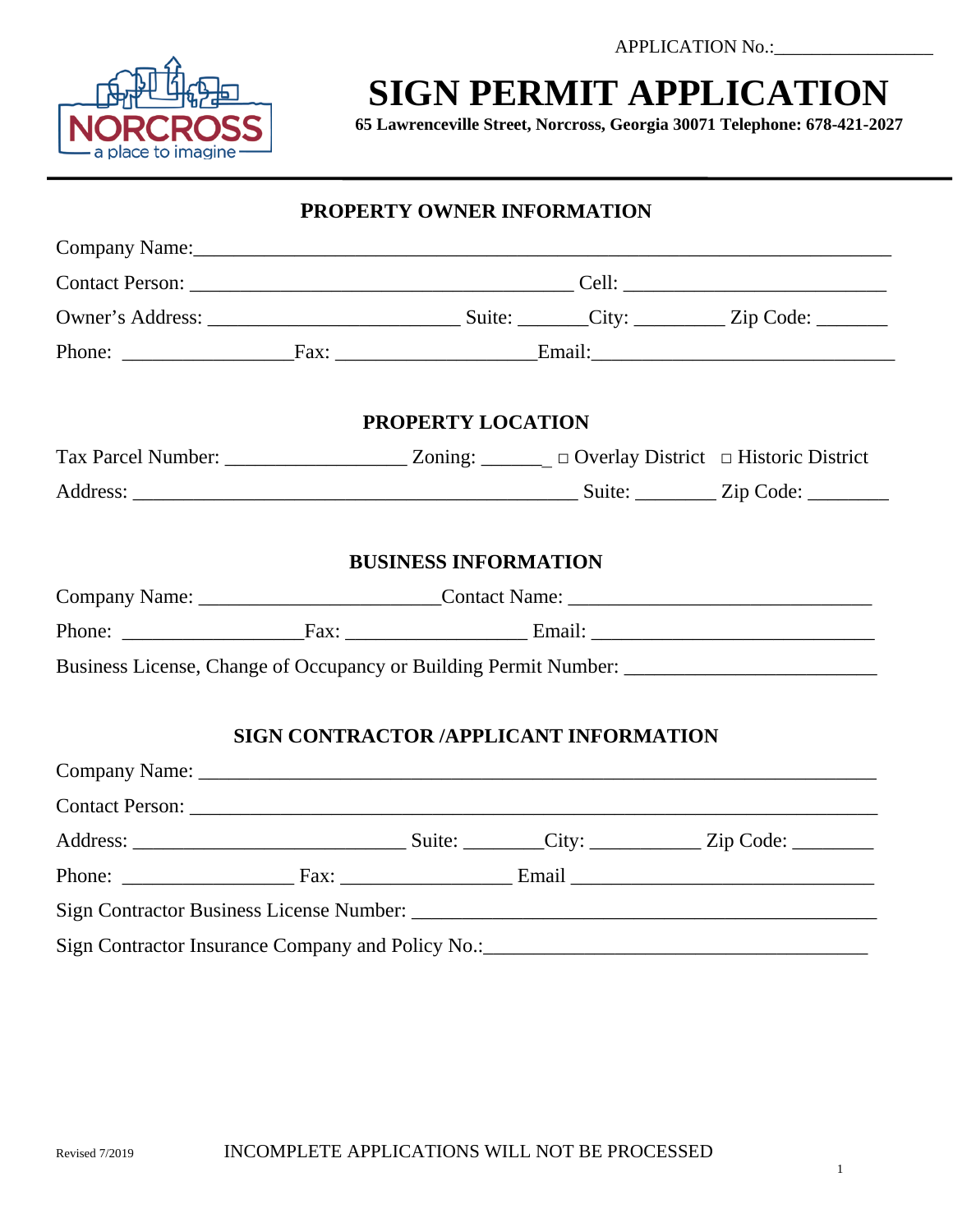

# **SIGN PERMIT APPLICATION**

**65 Lawrenceville Street, Norcross, Georgia 30071 Telephone: 678-421-2027** 

### **SIGN INFORMATION**

| Select the type of sign                                                                              | $\Box$ Awning $\Box$ New Wall $\Box$ Accessory Building $\Box$ Projecting                |  |                                                                                    |                                                                 |
|------------------------------------------------------------------------------------------------------|------------------------------------------------------------------------------------------|--|------------------------------------------------------------------------------------|-----------------------------------------------------------------|
| being applied for:                                                                                   | $\Box$ Electronic Message Board $\Box$ Accessory Ground $\Box$ Ground $\Box$ Subdivision |  |                                                                                    |                                                                 |
|                                                                                                      | $\Box$ Window                                                                            |  |                                                                                    | $\Box$ Uniform Sign Plan $\Box$ Temporary: # of days to display |
| NOTE: REFER TO SPECIFIC ADDENDUM SHEETS ATTACHED BELOW FOR GUIDELINES                                |                                                                                          |  |                                                                                    |                                                                 |
|                                                                                                      |                                                                                          |  |                                                                                    |                                                                 |
| This sign will be:                                                                                   |                                                                                          |  | $\Box$ internally illuminated $\Box$ externally illuminated $\Box$ non-illuminated |                                                                 |
|                                                                                                      |                                                                                          |  |                                                                                    |                                                                 |
| NOTE: THE BELOW SIGN DIMENSIONS SHOULD BE SUBMITTED IN INCHES ONLY;                                  |                                                                                          |  | TOTAL AREA SHOULD BE IN SQUARE FEET ONLY.                                          |                                                                 |
| Sign 2: Length: ______ Height: ______ Sign 3: Length: ______ Height: ______                          |                                                                                          |  |                                                                                    |                                                                 |
|                                                                                                      |                                                                                          |  |                                                                                    |                                                                 |
|                                                                                                      |                                                                                          |  |                                                                                    |                                                                 |
| Sign 2: Length: ______ Height: ______ Sign 3: Length: _____ Height: _____                            |                                                                                          |  |                                                                                    |                                                                 |
|                                                                                                      |                                                                                          |  |                                                                                    |                                                                 |
|                                                                                                      |                                                                                          |  |                                                                                    |                                                                 |
|                                                                                                      |                                                                                          |  |                                                                                    |                                                                 |
| Required sign mount detail attached? $\Box$ Yes $\Box$ No                                            |                                                                                          |  |                                                                                    |                                                                 |
| Describe how the sign will be attached to the façade or structure: _________________________________ |                                                                                          |  |                                                                                    |                                                                 |
|                                                                                                      |                                                                                          |  |                                                                                    |                                                                 |

\_\_\_\_\_\_\_\_\_\_\_\_\_\_\_\_\_\_\_\_\_\_\_\_\_\_\_\_\_\_\_\_\_\_\_\_\_\_\_\_\_\_\_\_\_\_\_\_\_\_\_\_\_\_\_\_\_\_\_\_\_\_\_\_\_\_\_\_\_\_\_\_\_\_\_\_\_\_\_\_\_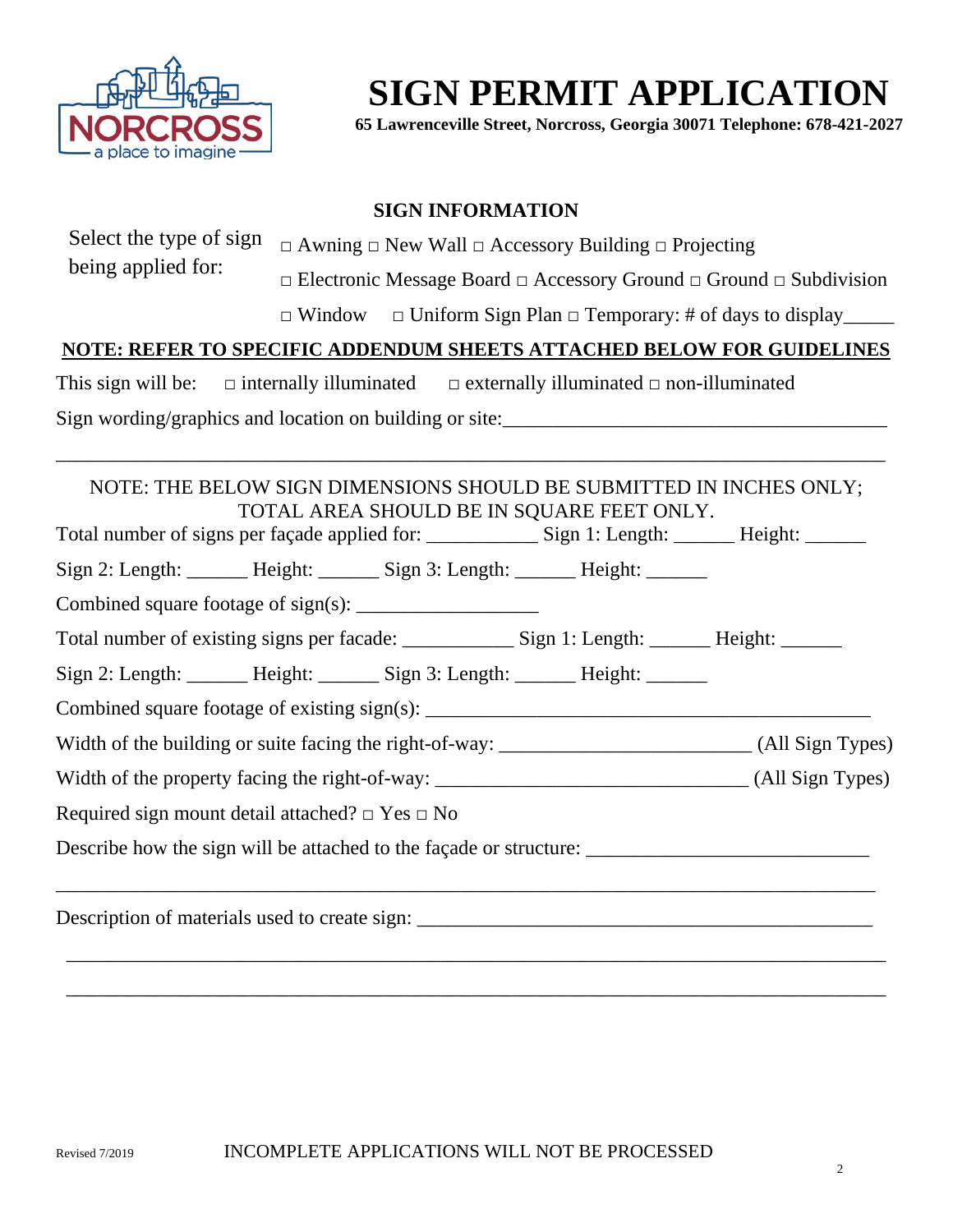

### **SIGN PERMIT APPLICATION**

**65 Lawrenceville Street, Norcross, Georgia 30071 Telephone: 678-421-2027** 

#### **ONE OR MORE OF THE FOLLOWING MUST ACCOMPANY THIS APPLICATION:**

- □ For wall or projecting signs, submit before and after rendering or photo showing the location of the sign on the building.
- □ For all signs submit a dimensioned drawing depicting the proposed sign's location and indicating height, width, construction materials, scaled rendering of the sign showing all dimensions.
- $\Box$  For all signs submit a detail explaining how the sign will be erected and/or mounted.
- □ For wall signs and all monument signs submit a material description.
- □ For all applications submit a copy of the business license and insurance card for the sign company and/or installation company.
- □ For all ground signs over 4ft in height from the bottom of the footing to the top of the exposed portion, a separate building permit is required with engineered footing.
- □ An electrical permit application and separate fee is required if any and all electrical, which may now or in the future serve the above-mentioned sign.

### **PROPERTY OWNER'S AUTHORIZATION**

The property owner must sign and notarize the owner's affidavit. Required owner's affidavit attached: □ YES □ NO

### **APPLICANT'S SIGNATURE**

By signing this application, 1) you are agreeing that you have read the City of Norcross Sign Ordinance and related codes, and 2) agree to obtain an electrical permit for any and all electrical work, which may now or in the future serve the above-mentioned sign, 3) any sign installed prior to issuance of permit is subject to double permit fees, 4) I, the applicant of record, acknowledge that, at a minimum, all signage will be affixed with 3/8 inch fasteners.

|                                           | Signature                                                                                           |                                               | Date |   |
|-------------------------------------------|-----------------------------------------------------------------------------------------------------|-----------------------------------------------|------|---|
| CITY USE ONLY. DO NOT WRITE IN THIS AREA. |                                                                                                     |                                               |      |   |
|                                           |                                                                                                     |                                               |      |   |
|                                           | Approved: ___________ Approved with conditions (see attached notes): ___________ Denied: __________ |                                               |      |   |
|                                           | By: $\overline{\phantom{a}}$                                                                        |                                               |      |   |
| <b>Revised 7/2019</b>                     |                                                                                                     | INCOMPLETE APPLICATIONS WILL NOT BE PROCESSED |      | 3 |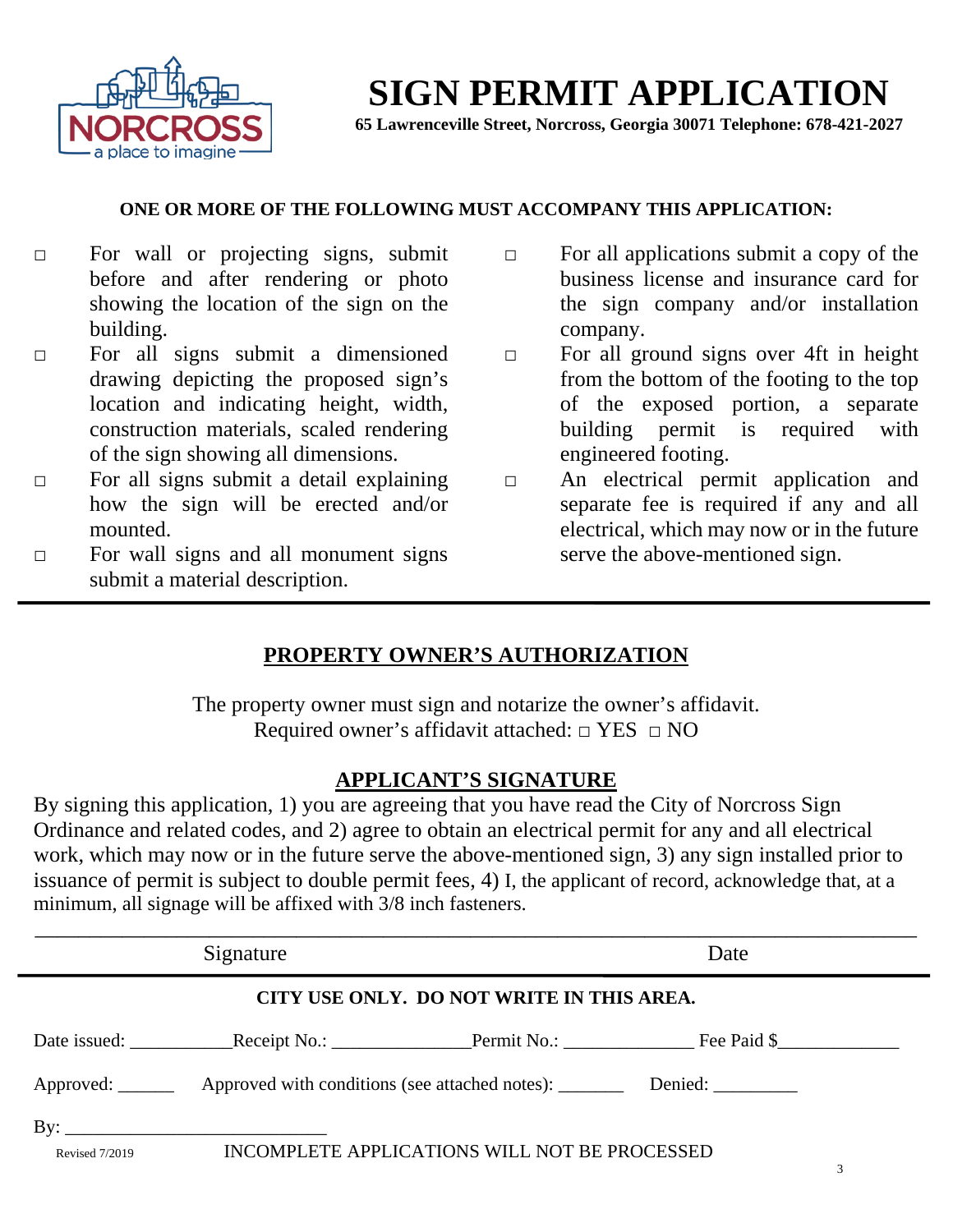

## **SIGN PERMIT APPLICATION**

**65 Lawrenceville Street, Norcross, Georgia 30071 Telephone: 678-421-2027** 

### **MONUMENT SIGN ADDENDUM SHEET**

- 1) The highest point of the proposed monument sign will be \_\_\_\_\_\_\_\_\_\_ feet above street level and \_\_\_\_\_\_\_\_ feet above ground level.
- 2) This ground sign is to be located in a  $\Box$  Residential,  $\Box$  Office,  $\Box$  Industrial,  $\Box$  Commercial, □ Mixed Use district
- 3) This ground sign will be  $\Box$  internally illuminated  $\Box$  externally illuminated  $\Box$  not illuminated
- 4) This ground sign  $\Box$  will/ $\Box$  will not contain a message board component.
- 5) Attached is a scaled plat map of the property which bears the proposed location of the sign.

□ Attachment enclosed.

6) Attached is a scaled rendering of the sign showing all dimensions.

□ Attachment enclosed.

7) Any sign 4ft in height measured from the bottom of the footing to the top of the visible exterior shall be accompanied by plans prepared by a design professional. Additional fees will include a building code review for the plans, a building permit for the construction and any required electrical work. Measured from the bottom of the footing, will the sign structure will be 4 feet or higher?

 $\Box$  Yes  $\Box$  No

- 8) The proposed monument sign will be located <u>feet</u> from the right-of-way (minimum 10ft required) and **EXECUTE:** from the back of the curb. Ground signs must be located outside any easements.
- 9) Address identification shall be located on the proposed monument sign and shall be in figures at least six inches high on a contrasting background that will allow 24-hour visibility. Address area shall not be included in allowable square footage calculations.

10)The proposed monument sign will use the following colors and materials:

|                            | <b>Colors</b> | <b>Material Description</b> | <b>Manufacturer's</b><br><b>Product Identification</b><br>(colors & materials) |
|----------------------------|---------------|-----------------------------|--------------------------------------------------------------------------------|
| <b>Sign</b><br>Face        |               |                             |                                                                                |
| <b>Sign</b><br><b>Base</b> |               |                             |                                                                                |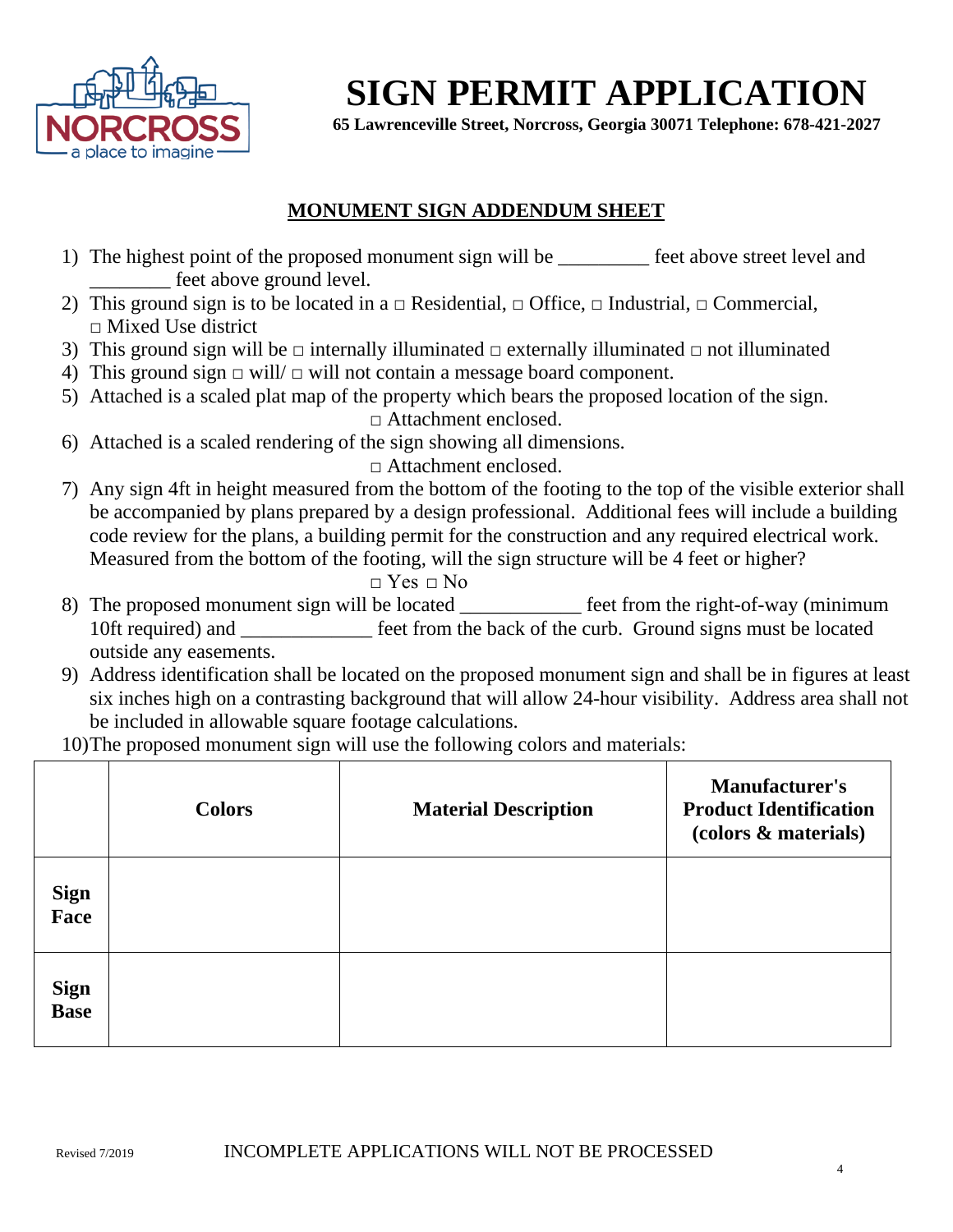

# **Ownership Affidavit & Designation of Agent**

#### I. Ownership.

|                                                            | _, hereby attest to ownership of the property described below: |                                                                 |  |
|------------------------------------------------------------|----------------------------------------------------------------|-----------------------------------------------------------------|--|
| Parcel I.D. Number(s)                                      |                                                                |                                                                 |  |
| Location address:                                          |                                                                |                                                                 |  |
|                                                            |                                                                | for which this Application is submitted.                        |  |
| The ownership, as recorded on the deed, is in the name of: |                                                                |                                                                 |  |
| Please complete the appropriate section below:             | be listed below as an officer or partner.                      | NOTE: The person signing under section IV Acknowledgement, must |  |
| <b>Individual</b>                                          | <b>Corporation/Limited Liability</b>                           | Partnership                                                     |  |
|                                                            | Company (LLC)                                                  |                                                                 |  |
| <b>Government Entity</b>                                   | Provide Names of Officers/Members:                             | Provide Names of General Partners:                              |  |
|                                                            |                                                                |                                                                 |  |
|                                                            |                                                                |                                                                 |  |
| Secretary of State Registration Number:                    |                                                                |                                                                 |  |
| <b>Name/Address of Registered Agent:</b>                   |                                                                |                                                                 |  |

### II. Designation of Owner's Agent. (Leave blank if not applicable)

As the owner of the above designated property and the applicant for which this affidavit is submitted. I wish to designate the below named party as my agent in all matters pertaining to the location address. In authorizing the agent named below to represent me, or my company, I attest that the application is made in good faith and that any information contained in the application is accurate and complete to the best of my knowledge and belief. (Note: Prior to the issuance of a building permit. the owner's agent must be the contractor listed on the permit application.) Owner's Agent:

Address:

**Contact Person:** 

Telephone No.:

### **III.** Notice to Owner.

- A. All changes in Ownership & Applicant's Agent prior to issuance shall require new affidavit. If ownership changes the new owner assumes the obligations and the original applicant is released from responsibility for actions taken by others after the change in ownership.
- B. If the Owner intends the Designation of Applicant's Agent to be limited in any manner, please indicate the limitation below. (i.e., Limited to obtaining a certificate of concurrency for the parcel; limited to obtaining a land use compliance certificate; etc.)

City of Norcross, 65 Lawrenceville Street, Norcross, GA 30071 Community Development Department, 678-421-2027